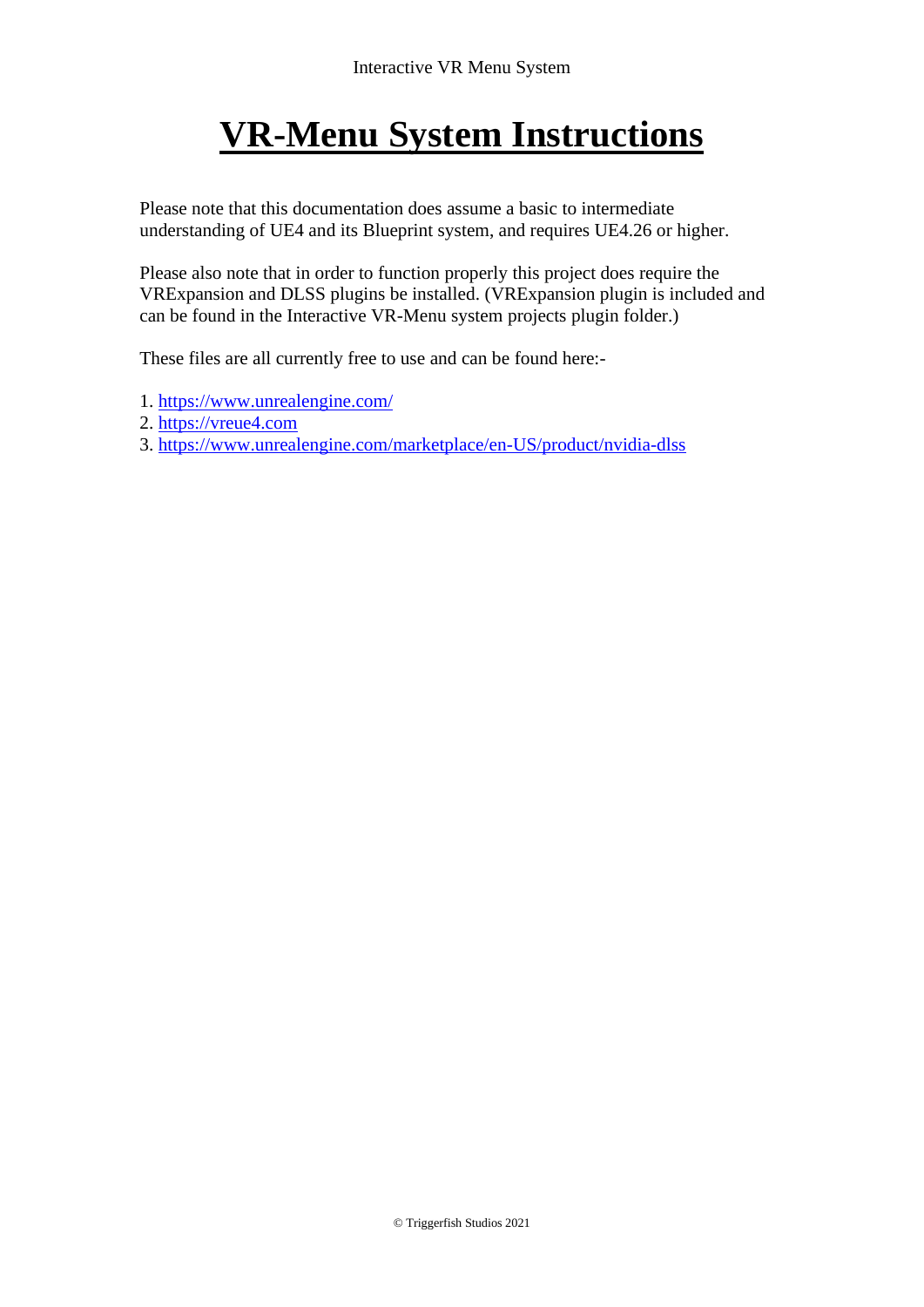### **Directories Explained:-**

On loading the Interactive VR Menu project you will be presented with the following directory system:-



#### **Files / Folders found can be described as follows:-**

1. MainCharacter:- Contains the Main Character Blueprint for the example game.

2. Maps:- Contains all of the maps needed for the example game.

3. Materials:- Contains all of the Textures and Materials used in the example game.

4. Meshes:- Contains all of the meshes needed for the example Character and game.

5. Misc\_Blueprints:- Contains the Blueprints for objects that are used within the levels of the example game.

6. SaveGameFiles:- Contains all of the files needed for the Save Game system to work.

7. SFX:- Contains all of the Audio files needed for the example game to function.

8. VRMENU\_Blueprints:- Contains all of the Blueprints needed for the VR Menu System to operate.

9. GM\_VREP:- This file should be added to the GameMode Override slot in the WorldSettings tab.

| ⊿ Game Mode<br>in a massached and completely a |                        |
|------------------------------------------------|------------------------|
| GameMode Override                              | $- + 0 + -$<br>GM_VREP |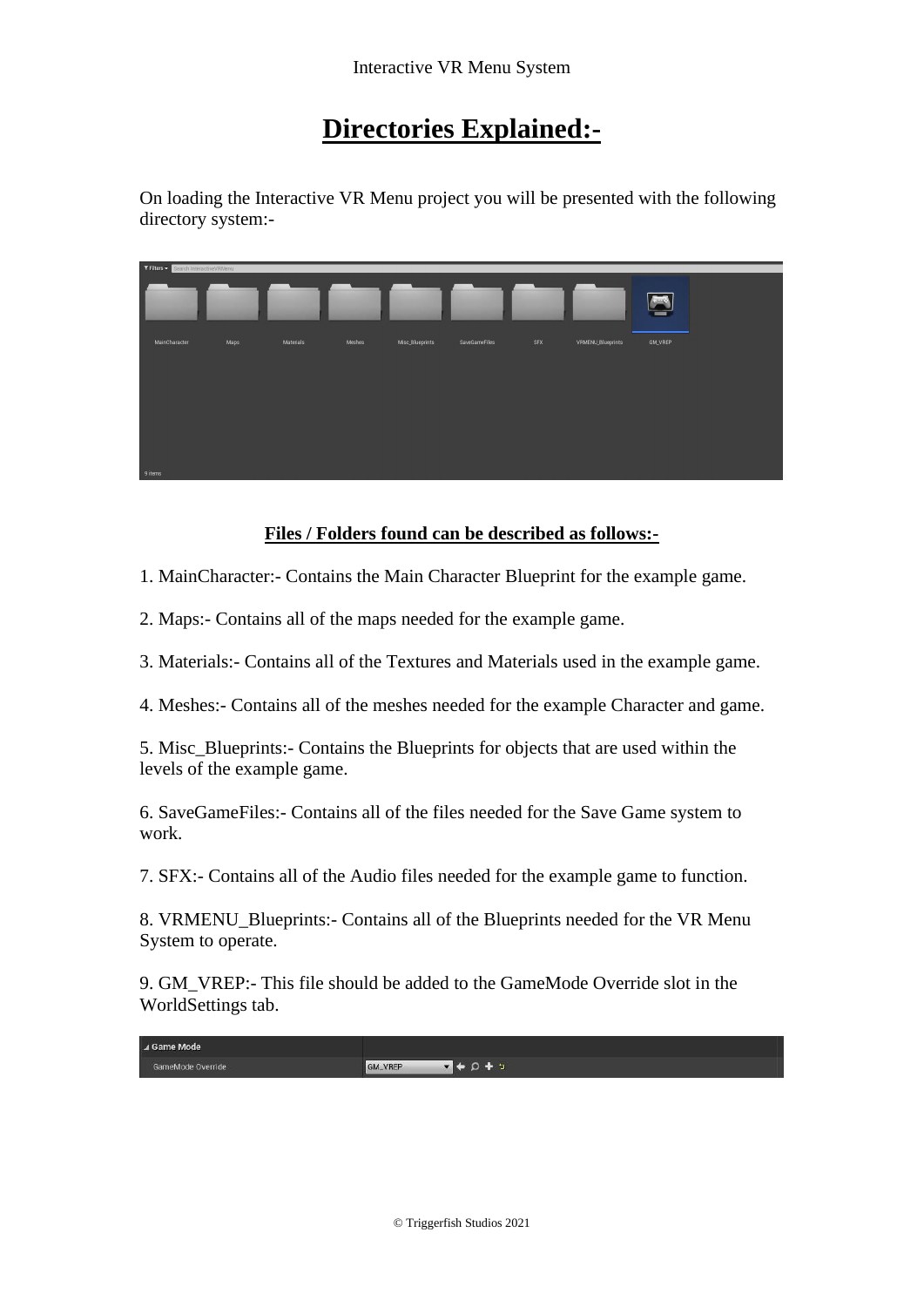### **Basic VR-Menu Setup**

The 'Interactive VR-Menu System' comes supplied with a complete demo game which you are free to use for yourself and try and build upon.

However, if you do wish to add the Menu system to your own VR Project then please use the following instructions:-

In the 'VRMENU\_Blueprints' folder you will find the 'BP\_VRMenuSystem' Blueprint. This will need to be added to your own VRCharacter Blueprint in order to function.

To see an example of this you can look at the supplied VRCharacter Blueprint called 'MainCharacter C\_VREP' which is found in the 'MainCharacter' folder. There you will see that the 'BP\_VRMenuSystem' Blueprint has been added as a Child Actor.

**PLEASE NOTE:- When migrating the VR\_Menu System over to your own VR project please ensure that your own VRCharacter Blueprint is named 'MainCharacter\_C\_VREP', and create your own duplicate directory (Content\InteractiveVRMenu\MainCharacter) folder to place it in also.** 

**Remember NOT TO overwrite this very important file during the actual migration.** 

**Following these simple steps will then allow the 'BP\_VRMenuSystem' Blueprint to be attached to your own VRCharacter Blueprint without any problems.**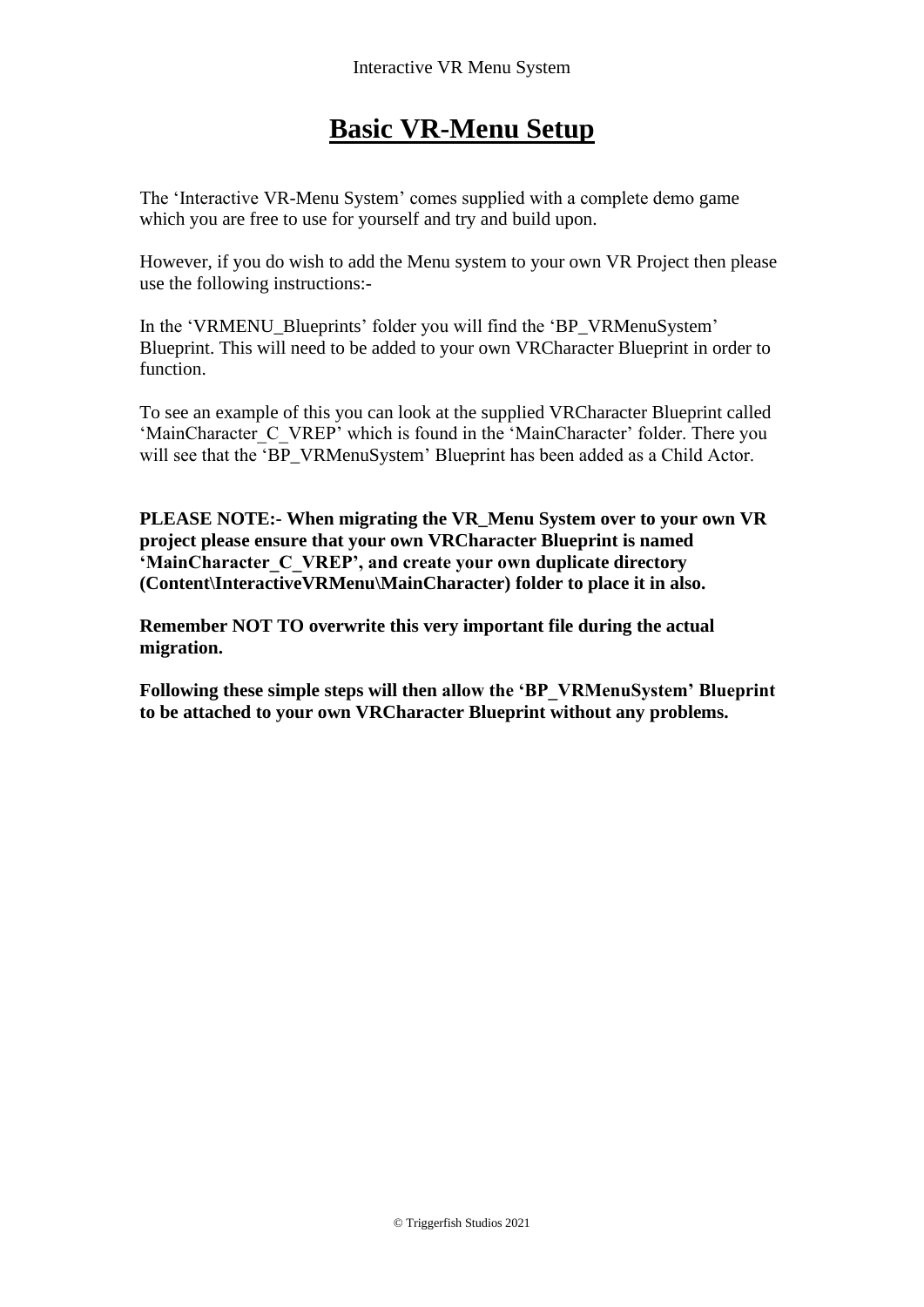On first loading your game you will want to Initialize the Intro Menu. To do this simply copy the code from the 'BP\_VRMenuSystem' Blueprint 'START LEVEL Specific' Graph, and then link to it from your own VRCharacter Blueprint also.

The VR Menu will store the following files when saving / loading the game settings:-

- 1. Audio Settings.
- 2. Controller Settings.
- 3. Graphic Settings.
- 4. Hand Type Settings.
- 5. Language Settings.

These files will then either be stored in the C:\Users\UserName\AppData\Local\AppName or the UE4 Projects Saved\SavedGames folder depending on whether the project that you are running has been built or not.

**PLEASE NOTE:- When displaying the Intro Menu the VR-Menu System will automatically detect if there are any Controller Settings saved, and if not it will then show the Controller Settings page, so that the player will have to enter their actual controller settings on Start-up.** 

**Any other files that have not already been created will automatically be created and then stored by the system using the default settings. What the default settings actually are can easily be changed by simply opening the corresponding SaveGame Class Blueprints found within the SaveGameFiles folder. (However, changing the GraphicSettings file Defaults will require you to change a few string variables as well, so please see:- 3. Graphic Settings for further details.)**

**There is also a 'RESET Game Instance' Custom Event which can be found in the BP\_VRMenuSystem's event graph which reset's / defines the MyGameInstance start settings.**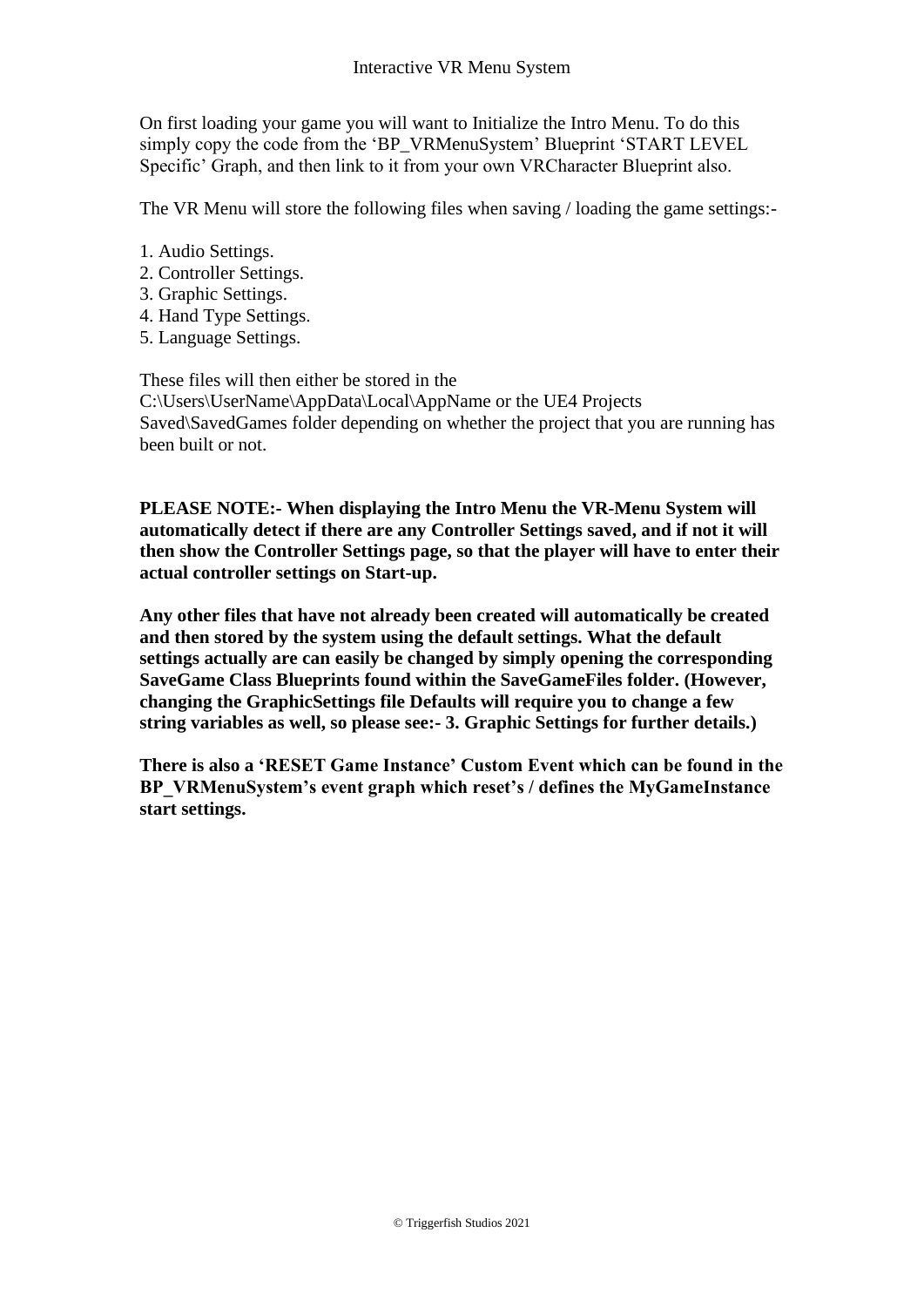#### **1. Audio Settings:-**

SoundVolumes variable:- This float array contains 3 settings all currently set to 1 (which is full volume). Float 0 is the MUSIC setting, float 1 is the EFFECTS setting and float 2 is the AMBIENT setting.

This folder also contains the Sound Class Mix file which will need to be added to your own 'Default Base Sound Mix' slot found in Project Settings.



Also located here are the SFX\_Ambient, SFX Effects, and SFX Music Sound Class files, which will need to be selected in your own Cue files in order to say exactly which Sound Class your sound effect files will belong to. (Examples of this can be found in the SFX folder also).

#### **2. Controller Settings:-**

LeftHanded? Variable:- Default is currently Right-Handed (un-ticked). ControlSettingsCurrent:- The EControllerTypes currently contains Knuckles, Touch, Wands, Cosmos and Mixed Reality. Default is currently Knuckles.

Other Enums found in this folder are:- ELEFTActionBTM, ELEFTActionTOP, ELEFTGrip, ELEFTThumbstick, ELEFTTrigger, ERIGHTActionBTM, ERIGHTActionTOP, ERIGHTGrip, ERIGHTThumbstick, and ERIGHTTrigger. These are used to correctly describe the current controllers inputs and are kept constantly updated along with:- Male or Female, Left or Right Handed, Language Settings Current, VR MENU Text Onscreen, START LEVEL MENU on? VR MENU on? SOLO MENU on? also.

The Blueprint code that keeps these updated can be found on the VRMENU Specific graph in the example 'MainCharacter\_C\_VREP', and the entire code found within this graph (as well as the code that is commented in green on the EventGraph) will need to be incorporated into your own project also.

Please also be sure to view the CONTROLS Specific graph from the 'MainCharacter C\_VREP' as this will provide you with the preferred controls / action buttons setup also.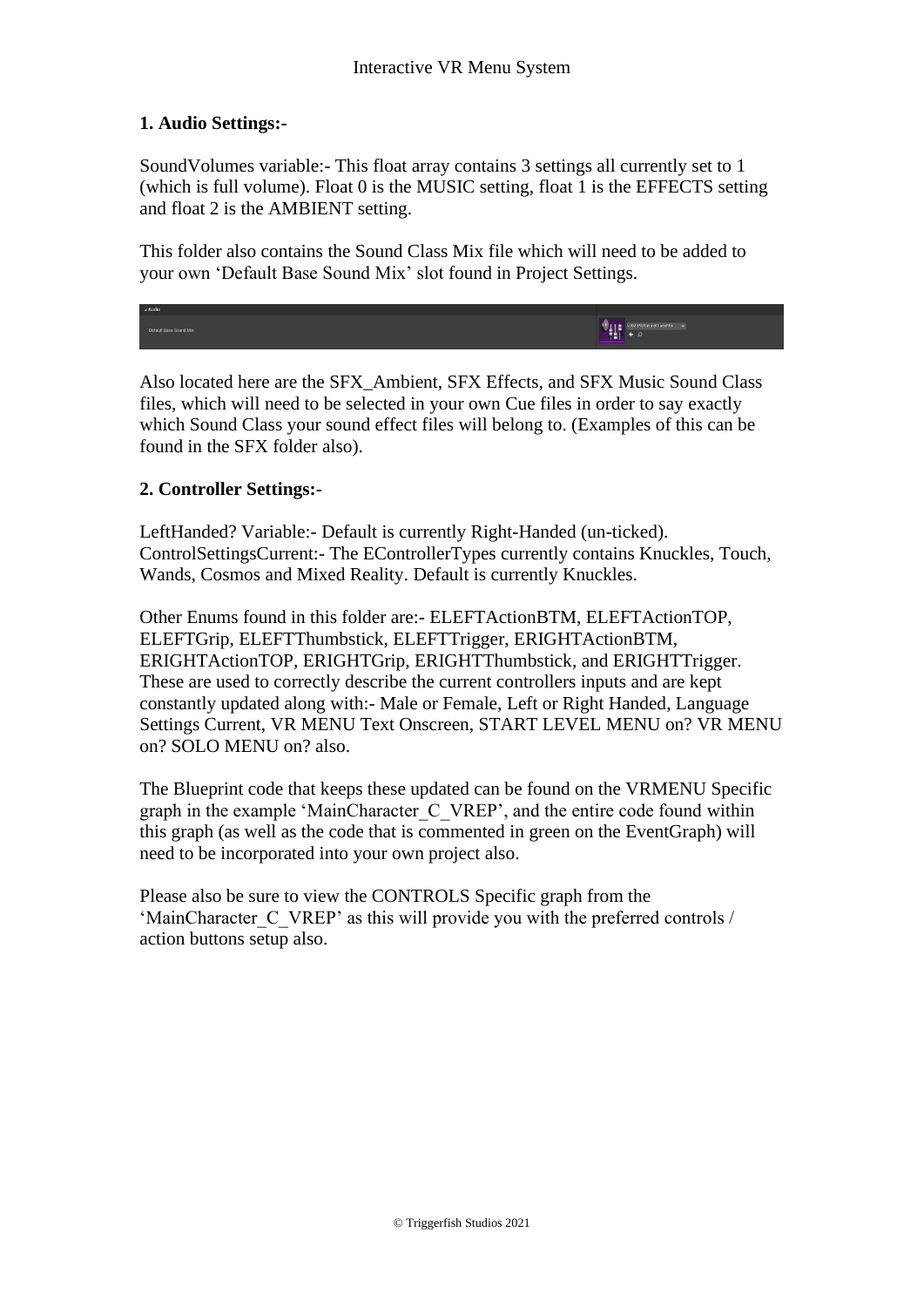#### **3. Graphic Settings:-**

Each of the Graphic Command string variables in the GraphicSettings file need to correspond with the selected default values from each of the relevant EGraphicsSettings also (Low, Medium, High, Epic or Cinematic.)

To find the correct string for each individual categories Graphic Enum Settings please refer to the BP\_GFXSettings Blueprint's 'ApplyButton GRAPH', which can be found in the VRMENU\_Blueprints\GFXMenu\GFXSettingsMenu\ folder.

DLSS Settings have no corresponding command that needs to be entered and can simply be selected from the Default Value Menu (Ultra Quality, Quality, Balanced, Performance or Ultra Performance also.)

EGraphicCategories can be found in this folder also, and is mainly used by the actual Graphics Settings Menu.

#### **4. Hand Type Settings:-**

GenderMale? variable:- Default is Male (Ticked) SkinTypeSettingsCurrent:- The available settings here are Dark, Medium and Light.

The default is currently set to Light.

#### **5. Language Settings:-**

LanguageSettingsCurrent:- The available settings here are English, French, German, Spanish and Italian.

The default is currently set to English.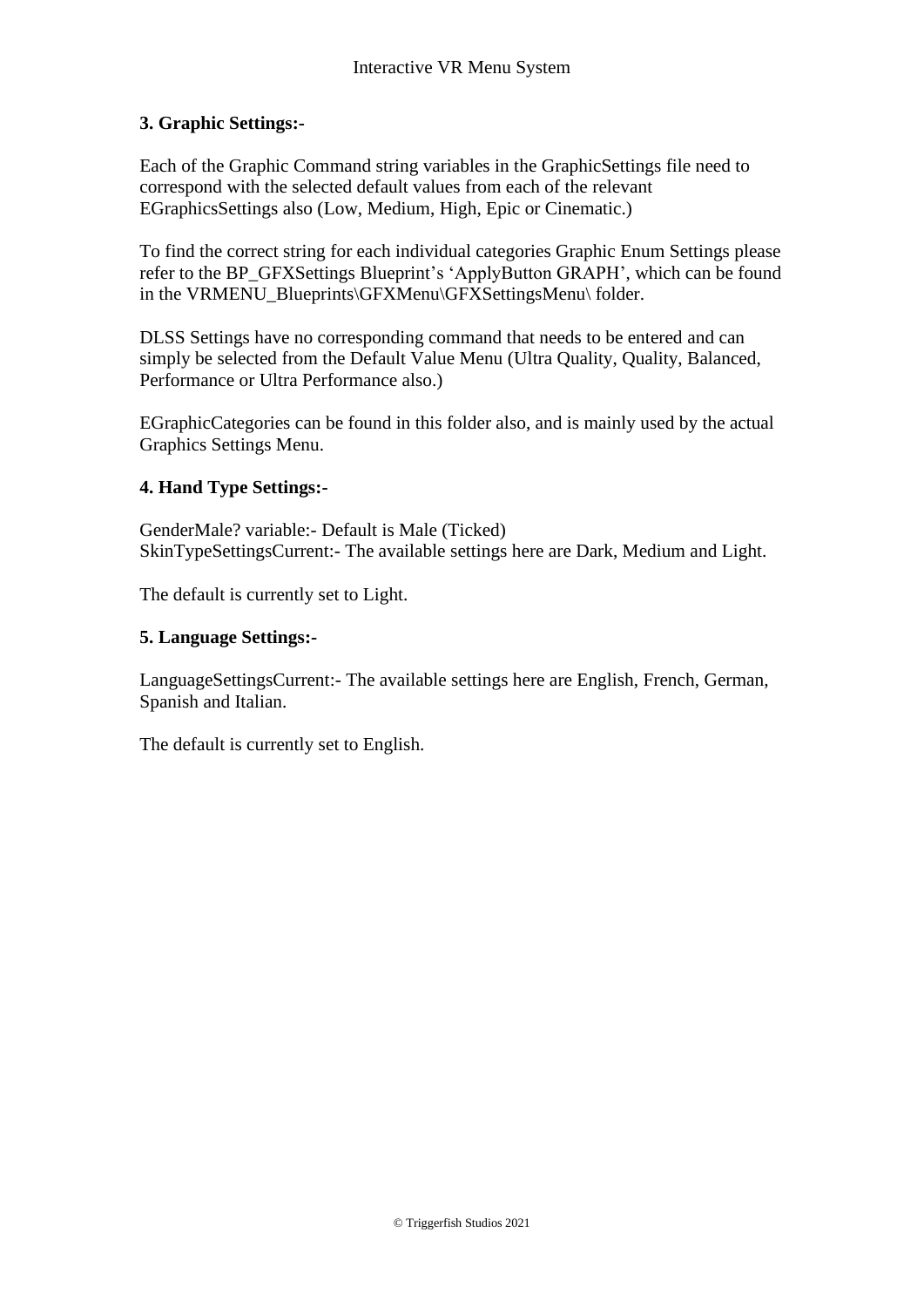### **Save Game System**

#### **1. Save Game:-**

ELevelNames contains all of the available level names (be sure to exactly match these to the names of your actual maps/levels or they will fail to properly load), and ECheckpointNumbers contains all of the available Check point Numbers.

The following variables are fixed variables and should not be changed.

- 1. Level Name Current The Current Levels Name.
- 2. Checkpoint Number The Current Checkpoint number.
- 3. Player Location Needed for restoring Checkpoint position.
- 4. Player Rotation Needed for restoring Checkpoint rotation.
- 5. Time Stamp Created at the time the game is saved.
- 6. EOL Save? If this is set the system will know it needs to load the next level.

Other changeable variables found within the Save Game file are:-

- 1. Number of Cubes How many Cube pickups the player currently has.
- 2. Number of Spheres How many Sphere pickups the player currently has.
- 3. Number of Cylinders How many Cylinder pickups the player currently has.
- 4. Number of Pyramids How many Pyramid pickups the player currently.

(These should be the entire games pickup items and can be altered / changed as you see fit.)

**PLEASE NOTE:- When adding to or changing the Level names in the ELevelNames Enum, they will also need to be added to the 'Load Next Level' function found within the BP\_VRMenuSystem also.**

**When loading a Level the correct Level name will need to be cast to the MyGameInstance file from the Level Blueprint also. (See earlier level examples.)**

**Also when adding or changing level names they will need to be added to each Load and Save Slots NAME SLOT Functions. These Blueprints can be found here:-**

1. VRMENU\_Blueprints\LoadMenu\LoadMenuSLOTS

2. VRMENU\_Blueprints\SaveMenu\SaveMenuSLOTS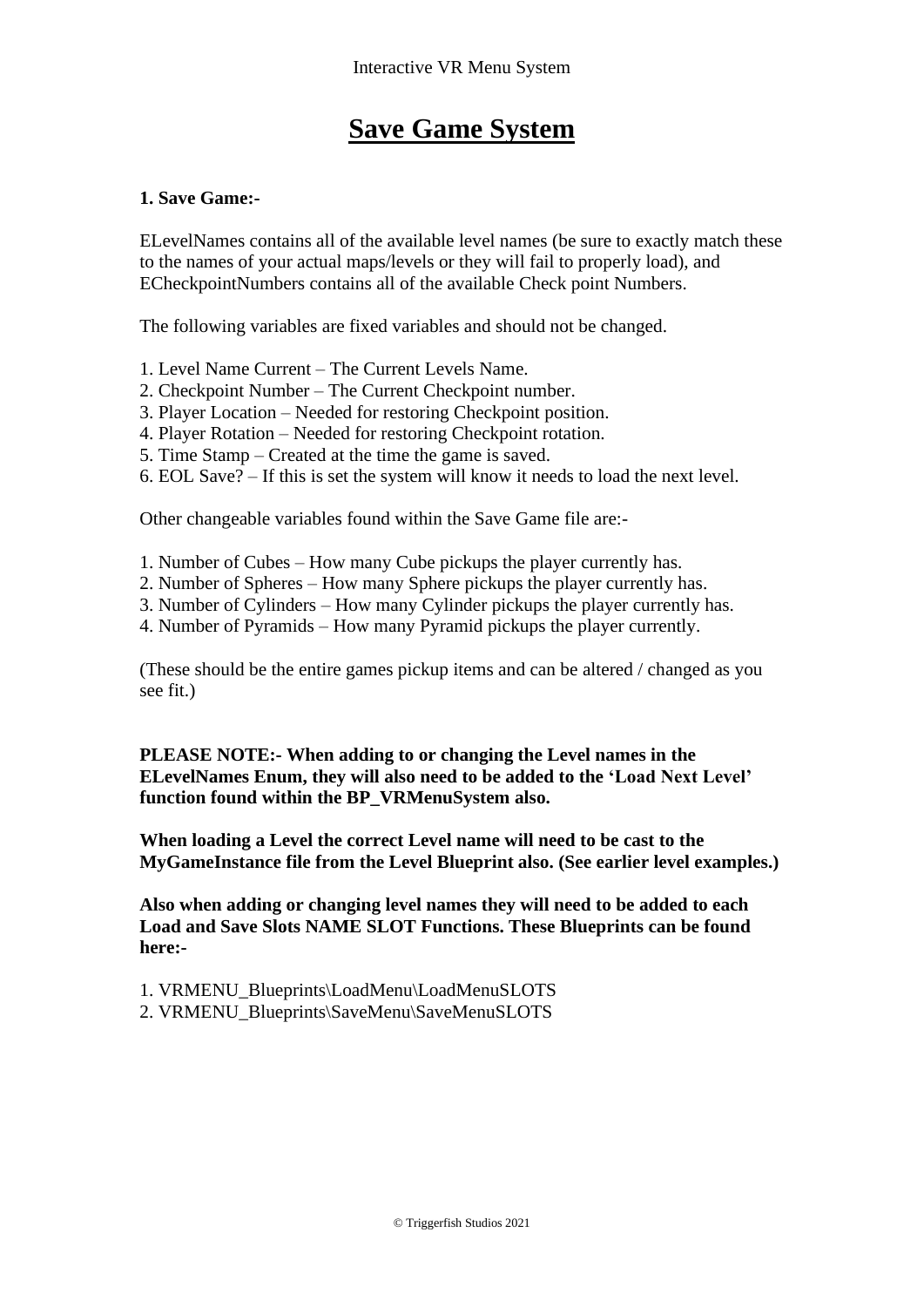2. **MyGameInstance:-** This file contains all of the information needed for the levels in the example game to run and should be added to the Game Instance slot in the Project Settings.

 $+$   $\circ$  +

The following variables are fixed variables and should not be changed.

- 1. Level Name Current The Current Levels Name.
- 2. Checkpoint Number The Current Checkpoint number.
- 3. Player Location Needed for restoring Checkpoint position.
- 4. Player Rotation Needed for restoring Checkpoint rotation.

Other changeable variables found within the My Game Instance file are:-

- 1. Number of Cubes How many Cube pickups the player currently has.
- 2. Number of Spheres How many Sphere pickups the player currently has.
- 3. Number of Cylinders How many Cylinder pickups the player currently has.
- 4. Number of Pyramids How many Pyramid pickups the player currently.

(These should be the entire games pickup items and can be altered / changed as you see fit.)

As you can see the MyGameInstance file mirrors the SaveGame file entries with the exeption of the time stamp and EOL save?.

**PLEASE NOTE:- When changing / adding pickups to your own Save Game / Game Instance files always remember to add them to the ReturnInstanceInfo and SetInstanceInfo functions found within also, as these will also need to be added to the BP\_VRMenuSystem in order for it to correctly function (See the Load / Save Game Graph for previous examples.)**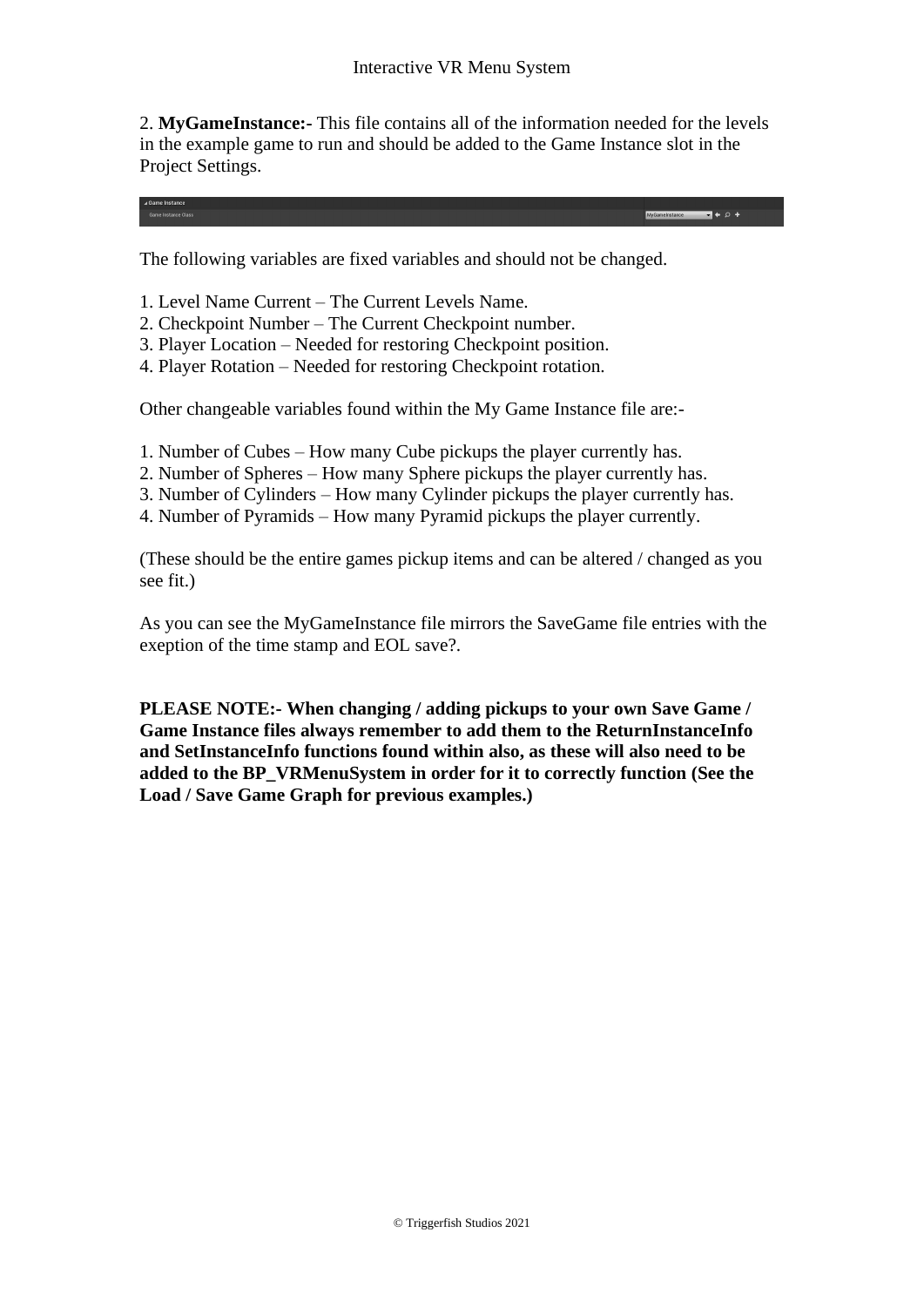### **Inventory System**

The Inventory System (BP\_Inventory) can be found in the VRMENU\_Blueprints\InventoryMenu folder.

When adding objects to the inventory you will need to know the number of objects that you have in total. In our own example we have 4 objects, and the wrap around points will also need to be set in the Increase or Decrease Item Number function.

Look at the Select Correct Inv Item function to see how Inventory Items / Item Numbers should to be added in to the system. (Remember to add Static Meshes of the object and the correct names / translations also.)

You will then also need to add your items in to the USE ITEM? Function (remember to use the correct inventory item number!) This function allows the objects to be usable or unusable depending on how the relevant bool is set (Default is Unusable / Off). **This allows you to control when a player can use an object, for example you can set the bool from the level blueprint when the player has entered a trigger volume in front of a door by casting from the Level Blueprint to the Player Blueprint / VRMENU\_System blueprint and then finally on to the Inventory Blueprint itself also.** 

Once the item has been used you can then cast back to your own player blueprint or wherever else you may feel like via the items designated item USED function. (These are commented in Green and are as yet undefined currently).

**PLEASE NOTE:- This is basically a bare bones Inventory System and we do expect that it will need to be altered slightly depending on any individual projects requirements.**